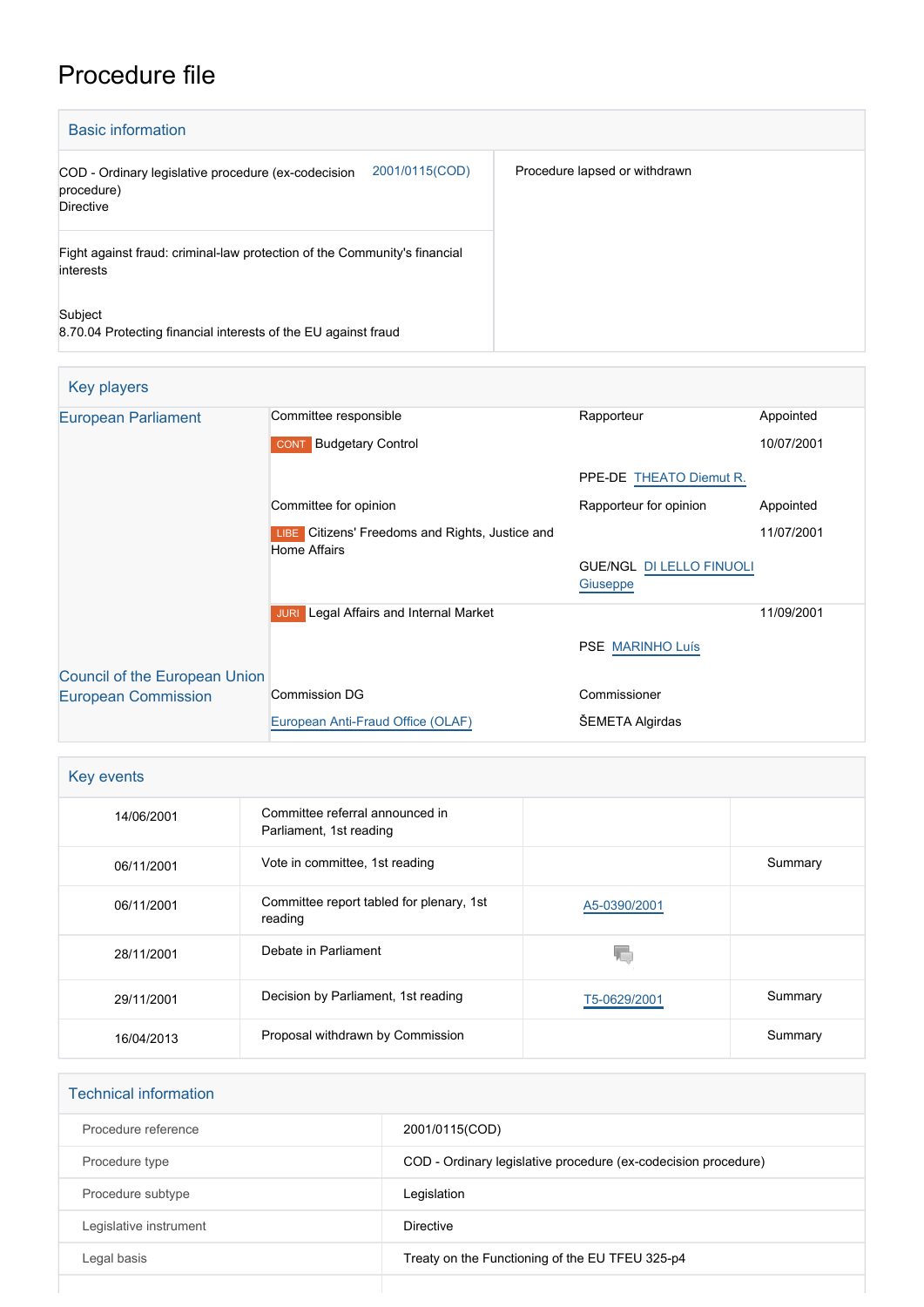| Stage reached in procedure | Procedure lapsed or withdrawn |
|----------------------------|-------------------------------|
| Committee dossier          | CONT/5/14818                  |

#### Documentation gateway

| Legislative proposal                                               |             | COM(2001)0272<br>OJ C 240 28.08.2001, p. 0125 E         | 23/05/2001 | EC   | Summary |
|--------------------------------------------------------------------|-------------|---------------------------------------------------------|------------|------|---------|
| Court of Auditors: opinion, report                                 |             | RCC0009/2001<br>OJ C 349 10.10.2001, p.<br>0001-0020    | 19/07/2001 | CofA | Summary |
| Committee draft report                                             |             | PE305.612/REV                                           | 27/09/2001 | EP   |         |
| Amendments tabled in committee                                     |             | PE305.612/AM                                            | 17/10/2001 | EP   |         |
| Committee opinion                                                  | LIBE        | PE302.298/DEF                                           | 22/10/2001 | EP   |         |
| Committee report tabled for plenary, 1st<br>reading/single reading |             | A5-0390/2001                                            | 06/11/2001 | EP   |         |
| Committee opinion                                                  | <b>JURI</b> | PE308.469/DEF                                           | 06/11/2001 | EP   |         |
| Text adopted by Parliament, 1st<br>reading/single reading          |             | T5-0629/2001<br>OJ C 153 27.06.2002, p.<br>0032-0253 E  | 29/11/2001 | EP   | Summary |
| Modified legislative proposal                                      |             | COM(2002)0577<br>OJ C 071 25.03.2003, p.<br>0001-0002 E | 16/10/2002 | EC   | Summary |
|                                                                    |             |                                                         |            |      |         |
| Additional information                                             |             |                                                         |            |      |         |

#### Additional information

European Commission **[EUR-Lex](http://ec.europa.eu/prelex/liste_resultats.cfm?CL=en&ReqId=0&DocType=COD&DocYear=2001&DocNum=0115)** 

#### Fight against fraud: criminal-law protection of the Community's financial interests

PURPOSE: to present a Commission proposal for a directive of the European Parliament and of the Council on the criminal-law protection of the Community's financial interests. CONTENT: under Article 280 of the EC Treaty as amended by the Treaty of Amsterdam, the Community is reponsible for taking measures for the protection of Community financial interests which afford effective and equivalent protection in all the Member States. The sheer extent of the damage done to Community financial interests by fraud and international economic and finanical crime calls for the current legal arrangements to be given more teeth as a matter of urgency, especially as the Member States have fallen behind schedule in ratifying the convention and protocols of the financial interests (PFI) of the European Communities. The Commission is accordingly proposing this Directive, based on Article 280 of the EC Treaty, which is also motivated by the need to adopt concrete measures to implement its overall strategic approach to combat fraud. The articles in this proposal on the criminal-law protection of the financial interests of the European Communities are without exception based on provisions from the Third Pillar PRI instruments. The main provisions of the proposed directive are the following: - all the provisions from the current protocols on the protection of the European Community's financial interests that do not fall under the restriction referred to in Article 280 of the EC Treaty; - provisions on cooperation with the Commission, since these do not fall under the exception in Article 280(4) of the EC Treaty either; - setting up of an advisory committee involving Member States in regular consultation; - provisions on fraud, active and passive corruption, equal treatment, money laundering, liability and penalties, and finally, cooperation of national authorities.?

## Fight against fraud: criminal-law protection of the Community's financial interests

The Court of Auditors was asked for its opinion on the proposed directive. The Court welcomed the initiative and considered that a directive is an appropriate instrument for instituting effective protection of the Community's financial interests. It made the following specific observations: -the current definition of corruption, both active and passive, is too restrictive: on the one hand it does not cover the act on the part of an official of receiving advantages as inducement to carry out a duty that is not in breach of his official duties; on the other, it makes the existence of the offence depend on damage to the Community's financial interests. This condition is not acceptable where Community officials are concerned. -making it a condition of money-laundering that the person committing the act knows the derivation of the property is likely to make it virtually impossible to bring a prosecution for such an offence. -bodies corporate can be held liable for acts of passive corruption as well. The Court refers, for example, to the case of a body corporate carrying out public tasks. -there is no reason for limiting custodial sentences to cases of serious fraud.